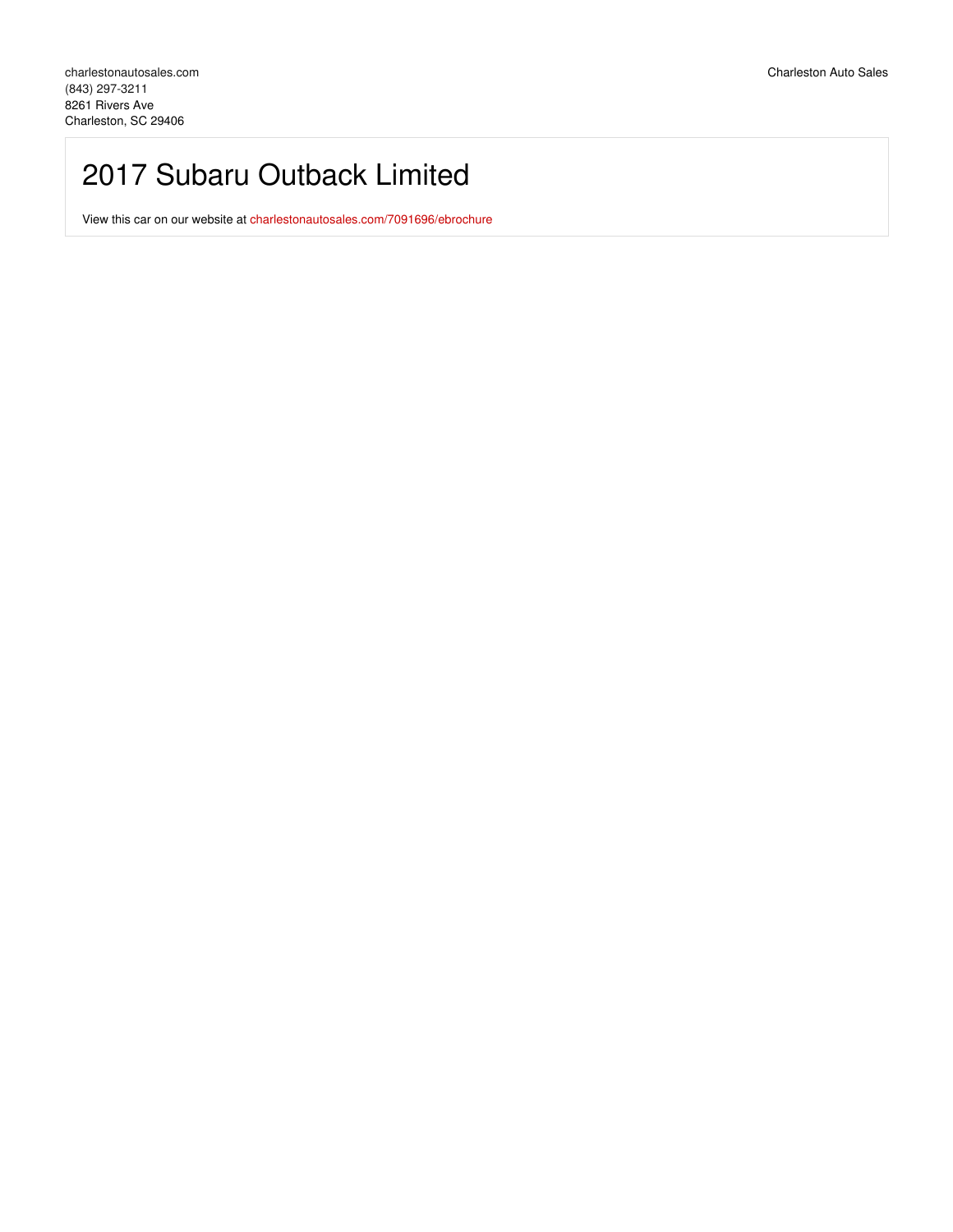

# **Specifications:**

| Year:            | 2017                                                                                                                                                            |
|------------------|-----------------------------------------------------------------------------------------------------------------------------------------------------------------|
| VIN:             | 4S4BSENC4H3322942                                                                                                                                               |
| Make:            | Subaru                                                                                                                                                          |
| Stock:           | 233954A                                                                                                                                                         |
| Model/Trim:      | Outback Limited                                                                                                                                                 |
| Condition:       | Pre-Owned                                                                                                                                                       |
| Body:            | SUV                                                                                                                                                             |
| <b>Exterior:</b> | <b>Crystal White Pearl</b>                                                                                                                                      |
| Engine:          | Engine: 3.6L DOHC 24 Valve 6-Cylinder<br>Boxer -inc: Dual Active Valve Control<br>System (DAVCS) Variable Valve Timing<br>and Electronic Throttle Control (ETC) |
| Interior:        | Warm Ivory Leather                                                                                                                                              |
| Mileage:         | 58,101                                                                                                                                                          |
| Economy:         | City 20 / Highway 27                                                                                                                                            |

EPA 27 MPG Hwy/20 MPG City! Excellent Condition, ONLY 58,101 Miles! Limited trim. Heated Leather Seats, Nav System, Moonroof, Premium Sound System, Back-Up Camera, Heated Rear Seat, Aluminum Wheels, All Wheel Drive, POPULAR PACKAGE #5. KEY FEATURES INCLUDE Leather Seats, Sunroof, All Wheel Drive, Power Liftgate, Heated Driver Seat, Heated Rear Seat, Back-Up Camera, Premium Sound System, Aluminum Wheels, Keyless Start, Dual Zone A/C, Cross-Traffic Alert, Blind Spot Monitor, Heated Seats, Heated Leather Seats. Rear Spoiler, Remote Trunk Release, Privacy Glass, Keyless Entry, Steering Wheel Controls. OPTION PACKAGES EYESIGHT NAVIGATION HIGH BEAM ASSIST RAB EyeSight System w/Lane Keep Assist, lead vehicle start alert (vehicle in front), cruise control on, cruise control set, follow distance setting indicator, lead vehicle indicator, lane departure and sway indicator, pre-collision indicator, ready indicator, set vehicle speed display, steering wheel indicator, warning chime, lane departure off warning light, pre-collision braking system off indicator light, system temporary off warning light, system malfunction off warning light and eyesight camera malfunction warning light, Lane Departure Warning, sway warning and warning off switch, Pre-Collision System, braking system, braking system off switch, brake assist and throttle management (engine control), Adaptive Cruise Control, High Beam Assist, POPULAR PACKAGE #5: Splash Guards, Exterior Auto Dimming Mirror For BSD, Rear Bumper Cover, All Weather Floor Mats, Rear Seat Back Protector. Serviced here, Non-Smoker vehicle, Originally bought here, COMES WITH OUR CREWS FOREVER PROTECTION PLAN VISIT US TODAY You've got a friend in the car business. Pricing analysis performed on 5/12/2022. Horsepower calculations based on trim engine configuration. Fuel economy calculations based on original manufacturer data for trim engine configuration. Please confirm the accuracy of the included equipment by calling us prior to purchase.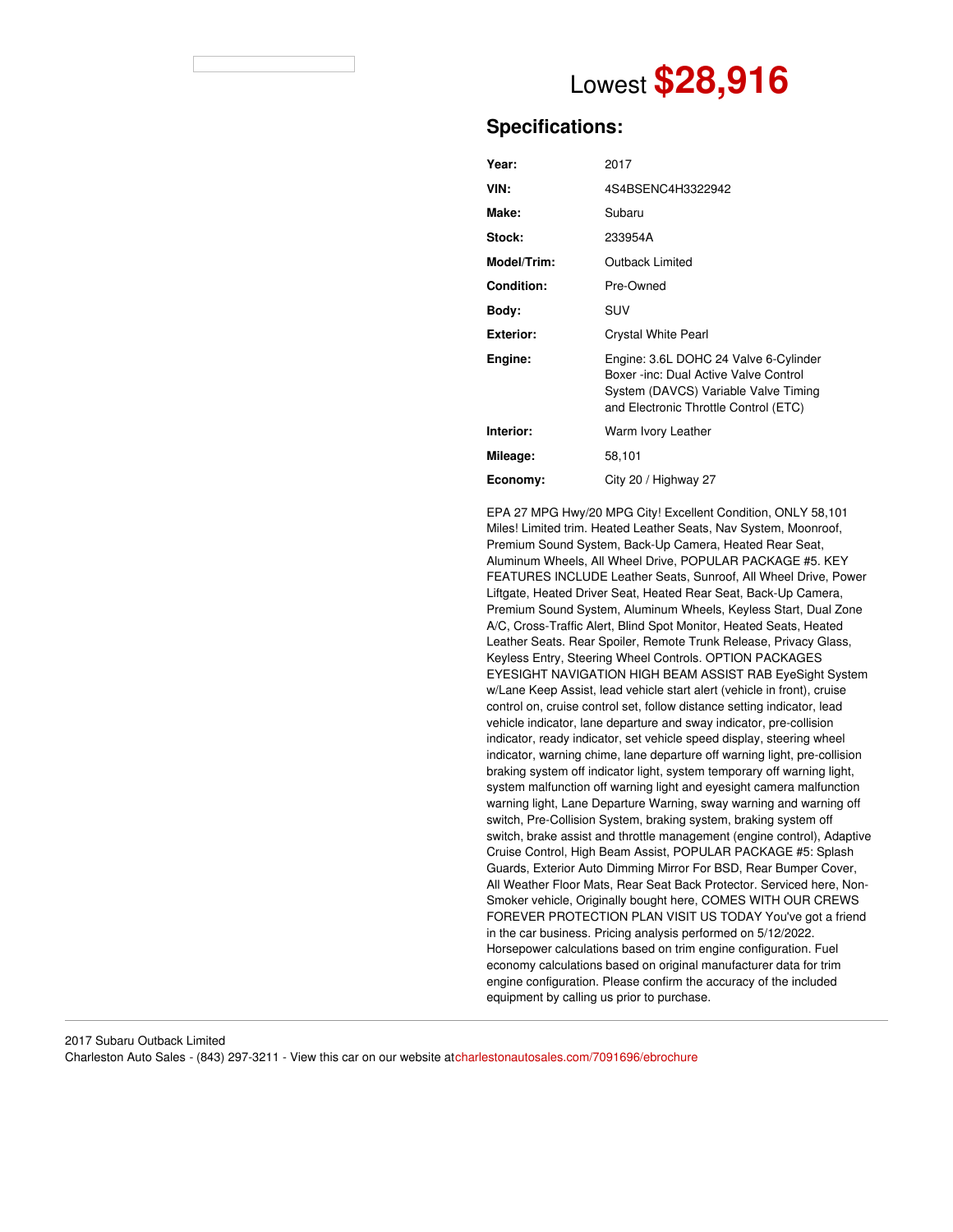

#### 2017 Subaru Outback Limited

Charleston Auto Sales - (843) 297-3211 - View this car on our website a[tcharlestonautosales.com/7091696/ebrochure](https://charlestonautosales.com/vehicle/7091696/2017-subaru-outback-limited-charleston-sc-29406/7091696/ebrochure)

# **Installed Options**

# **Interior**

- Heated Reclining Front Bucket Seats -inc: height and tilt adjustable head restraints, whiplash protection, driver 10-way power (includes power lumbar), passenger 4-way power, driver two position memory and seatback pocket
- Driver Seat- Passenger Seat
- 60-40 Folding Bench Front Facing Heated Manual Reclining Fold Forward Seatback Rear Seat
- Garage Door Transmitter- Cruise Control w/Steering Wheel Controls
- Voice Activated Dual Zone Front Automatic Air Conditioning
- HVAC -inc: Underseat Ducts and Console Ducts Illuminated Locking Glove Box
- Driver Foot Rest- Full Cloth Headliner- Leather/Metal-Look Gear Shifter Material
- Interior Trim -inc: Simulated Wood/Metal-Look Instrument Panel Insert, Simulated Wood/Metal-Look Door Panel Insert, Simulated Wood/Metal-Look Console Insert and Chrome Interior Accents
- Leatherette Door Trim Insert- Perforated Leather-Trimmed Upholstery
- Driver And Passenger Visor Vanity Mirrors w/Driver And Passenger Illumination
- Day-Night Auto-Dimming Rearview Mirror
- Full Floor Console w/Covered Storage, Mini Overhead Console w/Storage and 3 12V DC Power Outlets
- Front Map Lights- Fade-To-Off Interior Lighting
- Full Carpet Floor Covering -inc: Carpet Front And Rear Floor Mats
- Carpet Floor Trim and Vinyl/Rubber Mat- Cargo Area Concealed Storage
- Cargo Features -inc: Cargo Tray/Organizer- Roll-Up Cargo Cover
- Trunk/Hatch Auto-Latch- Cargo Space Lights- FOB Controls -inc: Cargo Access
- Vehicle Information Display -inc: average vehicle speed, fuel economy: current and average fuel economy a and b and distance to empty, fuel economy: evaluation information, journey travel time and distance, rear cross traffic alert, rear-vision camera, self check and vehicle maintenance reminder, user configurable triple meter, vehicle activation status, vdc operation, vehicle drivetrain monitoring
- Instrument Panel Covered Bin, Driver / Passenger And Rear Door Bins
- Analog Appearance- Manual Adjustable Rear Head Restraints
- Front Center Armrest w/Storage and Rear Center Armrest- Perimeter Alarm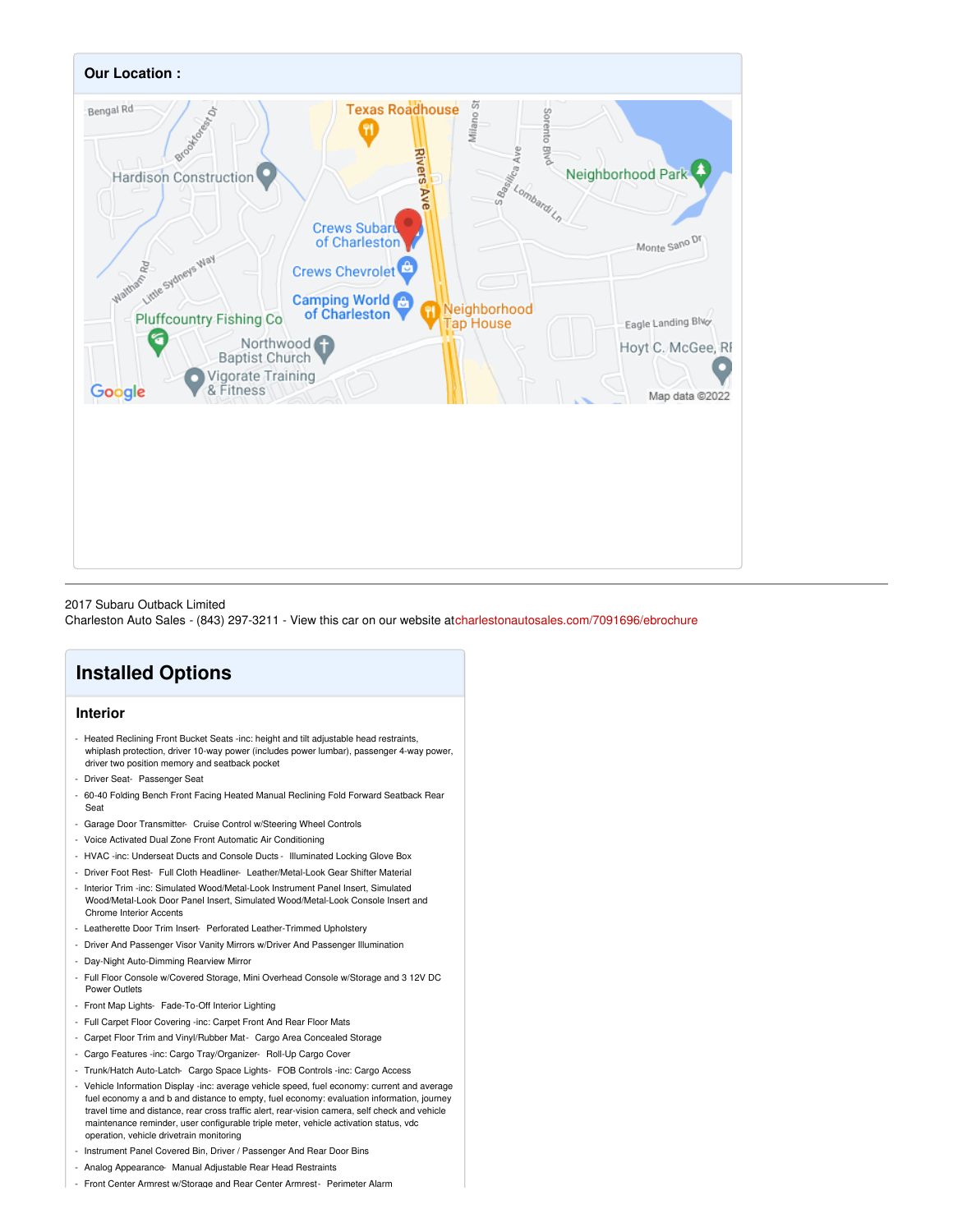- Engine Immobilizer- Air Filtration- 3 12V DC Power Outlets
- Manual Tilt/Telescoping Steering Column
- Gauges -inc: Speedometer, Odometer, Engine Coolant Temp, Tachometer and Trip Odometer
- Power Rear Windows and Fixed 3rd Row Windows
- Aha Selective Service Internet Access- Leather/Metal-Look Steering Wheel

- Front Center Armrest w/Storage and Rear Center Armrest- Perimeter Alarm

- Front Cupholder- Rear Cupholder- Compass- Valet Function
- Remote Keyless Entry w/Integrated Key Transmitter, 2 Door Curb/Courtesy, Illuminated Entry, Illuminated Ignition Switch and Panic Button
- Remote Releases -Inc: Power Cargo Access and Mechanical Fuel
- Proximity Key For Doors And Push Button Start Power Door Locks
- Power 1st Row Windows w/Driver And Passenger 1-Touch Up/Down
- Redundant Digital Speedometer- Outside Temp Gauge

## **Exterior**

- Express Open/Close Sliding And Tilting Glass 1st Row Sunroof w/Sunshade
- Body-Colored Front Bumper w/Black Rub Strip/Fascia Accent
- Body-Colored Rear Bumper w/Black Rub Strip/Fascia Accent- Black Bodyside Cladding
- Chrome Side Windows Trim- Body-Colored Door Handles
- Body-Colored Power Heated Side Mirrors w/Manual Folding and Turn Signal Indicator
- Fixed Rear Window w/Fixed Interval Wiper, Heated Wiper Park and Defroster
- Deep Tinted Glass- Clearcoat Paint- Compact Spare Tire Mounted Inside Under Cargo
- Steel Spare Wheel- Tires: P225/60R18 100H All Season
- Wheels: 18" x 7.0" Aluminum Alloy w/Machine Finish -inc: Black, black aluminum alloy center cap w/Subaru 6 star logo
- Perimeter/Approach Lights- LED Brakelights- Front Fog Lamps
- Auto On/Off Projector Beam High Intensity Low Beam Daytime Running Auto-Leveling Headlamps
- Variable Intermittent Wipers w/Heated Wiper Park- Front Windshield -inc: Sun Visor Strip
- Galvanized Steel/Aluminum Panels- Lip Spoiler- Grille w/Chrome Bar
- Power Liftgate Rear Cargo Access
- Tailgate/Rear Door Lock Included w/Power Door Locks Roof Rack

### **Safety**

- Heated Reclining Front Bucket Seats -inc: height and tilt adjustable head restraints, whiplash protection, driver 10-way power (includes power lumbar), passenger 4-way power, driver two position memory and seatback pocket
- Driver Seat- Passenger Seat
- 60-40 Folding Bench Front Facing Heated Manual Reclining Fold Forward Seatback Rear Seat
- Garage Door Transmitter- Cruise Control w/Steering Wheel Controls
- Voice Activated Dual Zone Front Automatic Air Conditioning
- HVAC -inc: Underseat Ducts and Console Ducts Illuminated Locking Glove Box
- Driver Foot Rest- Full Cloth Headliner- Leather/Metal-Look Gear Shifter Material
- Interior Trim -inc: Simulated Wood/Metal-Look Instrument Panel Insert, Simulated Wood/Metal-Look Door Panel Insert, Simulated Wood/Metal-Look Console Insert and Chrome Interior Accents
- Leatherette Door Trim Insert- Perforated Leather-Trimmed Upholstery
- Driver And Passenger Visor Vanity Mirrors w/Driver And Passenger Illumination
- Day-Night Auto-Dimming Rearview Mirror
- Full Floor Console w/Covered Storage, Mini Overhead Console w/Storage and 3 12V DC Power Outlets
- Front Map Lights- Fade-To-Off Interior Lighting
- Full Carpet Floor Covering -inc: Carpet Front And Rear Floor Mats
- Carpet Floor Trim and Vinyl/Rubber Mat- Cargo Area Concealed Storage
- Cargo Features -inc: Cargo Tray/Organizer- Roll-Up Cargo Cover
- Trunk/Hatch Auto-Latch- Cargo Space Lights- FOB Controls -inc: Cargo Access
- Vehicle Information Display -inc: average vehicle speed, fuel economy: current and average fuel economy a and b and distance to empty, fuel economy: evaluation information, journey travel time and distance, rear cross traffic alert, rear-vision camera, self check and vehicle maintenance reminder, user configurable triple meter, vehicle activation status, vdc operation, vehicle drivetrain monitoring
- Instrument Panel Covered Bin, Driver / Passenger And Rear Door Bins
- Analog Appearance- Manual Adjustable Rear Head Restraints
- Front Center Armrest w/Storage and Rear Center Armrest- Perimeter Alarm
- Engine Immobilizer- Air Filtration- 3 12V DC Power Outlets
- Manual Tilt/Telescoping Steering Column
- Gauges -inc: Speedometer, Odometer, Engine Coolant Temp, Tachometer and Trip **Odometer**
- Power Rear Windows and Fixed 3rd Row Windows

Entry, Illuminated Ignition Switch and Panic Button

- Aha Selective Service Internet Access- Leather/Metal-Look Steering Wheel
- Front Cupholder- Rear Cupholder- Compass- Valet Function
- Remote Keyless Entry w/Integrated Key Transmitter, 2 Door Curb/Courtesy, Illuminated